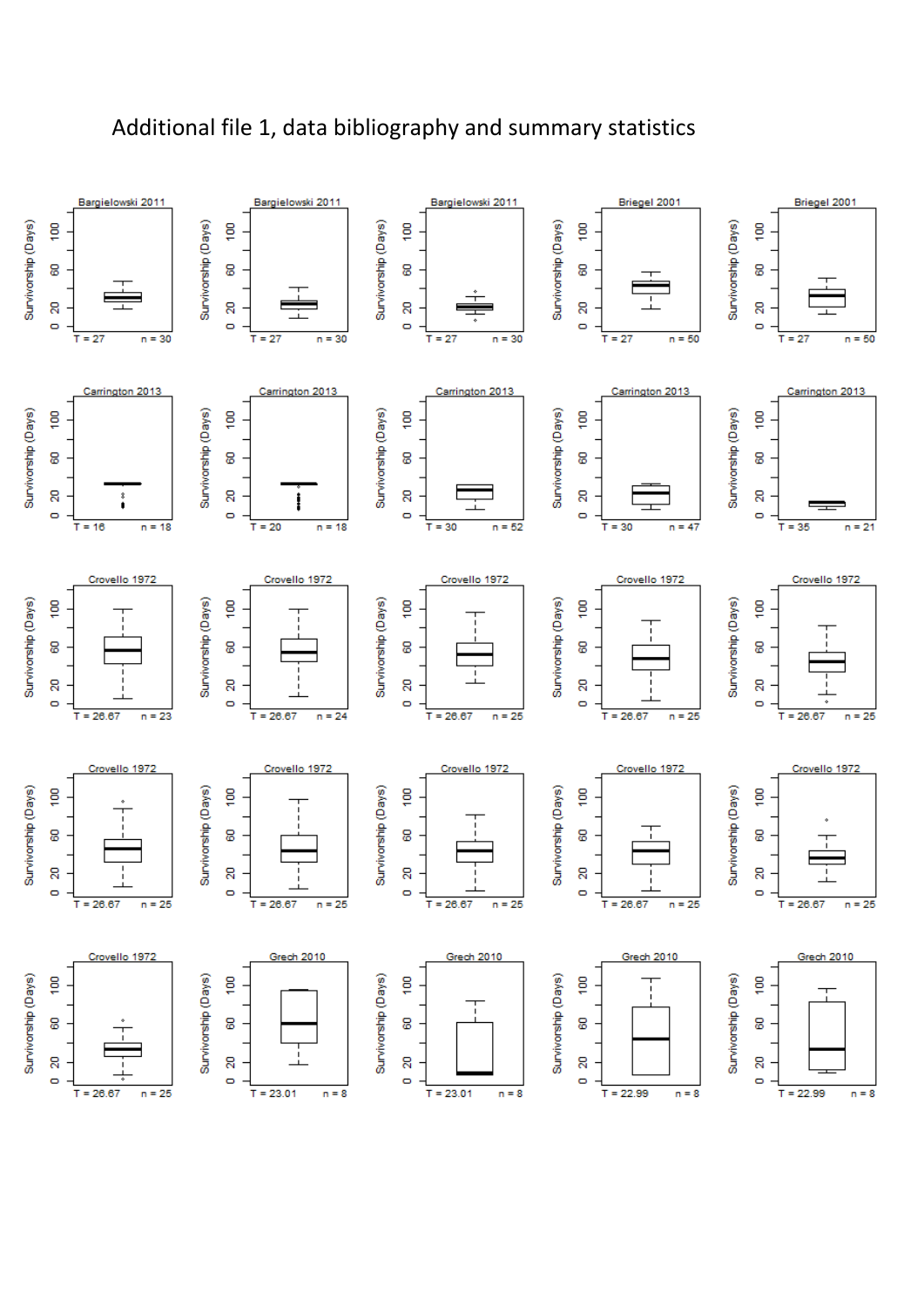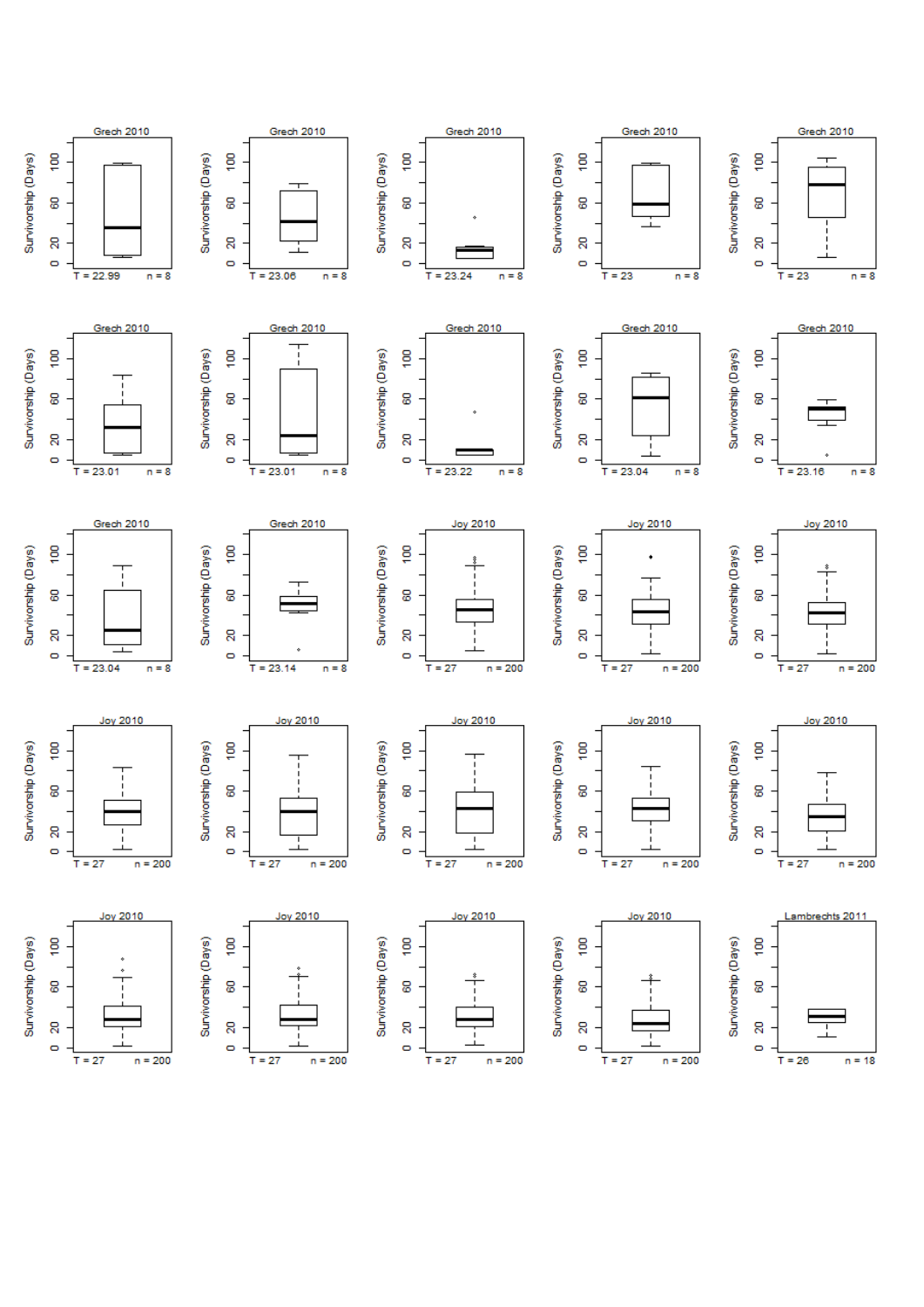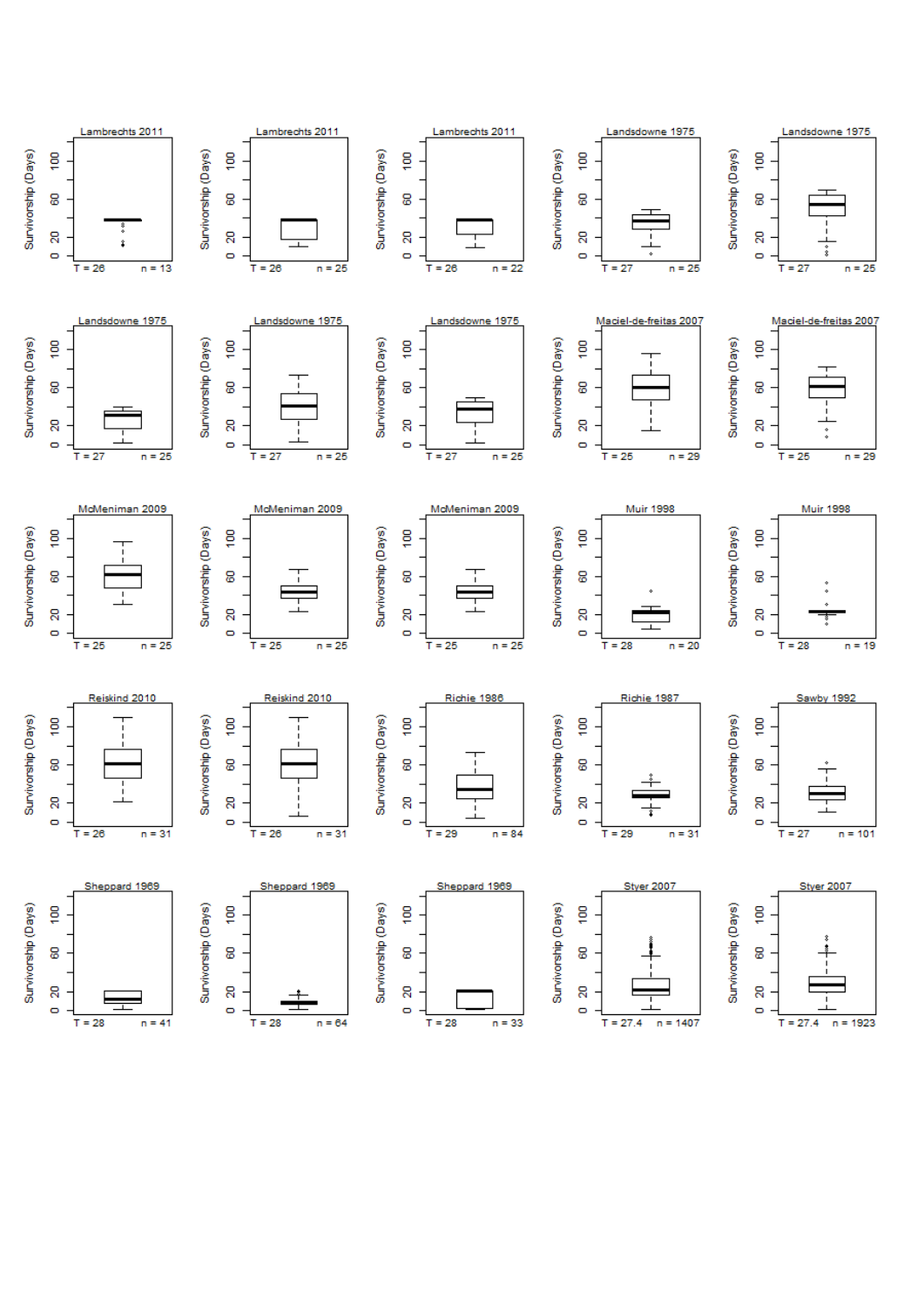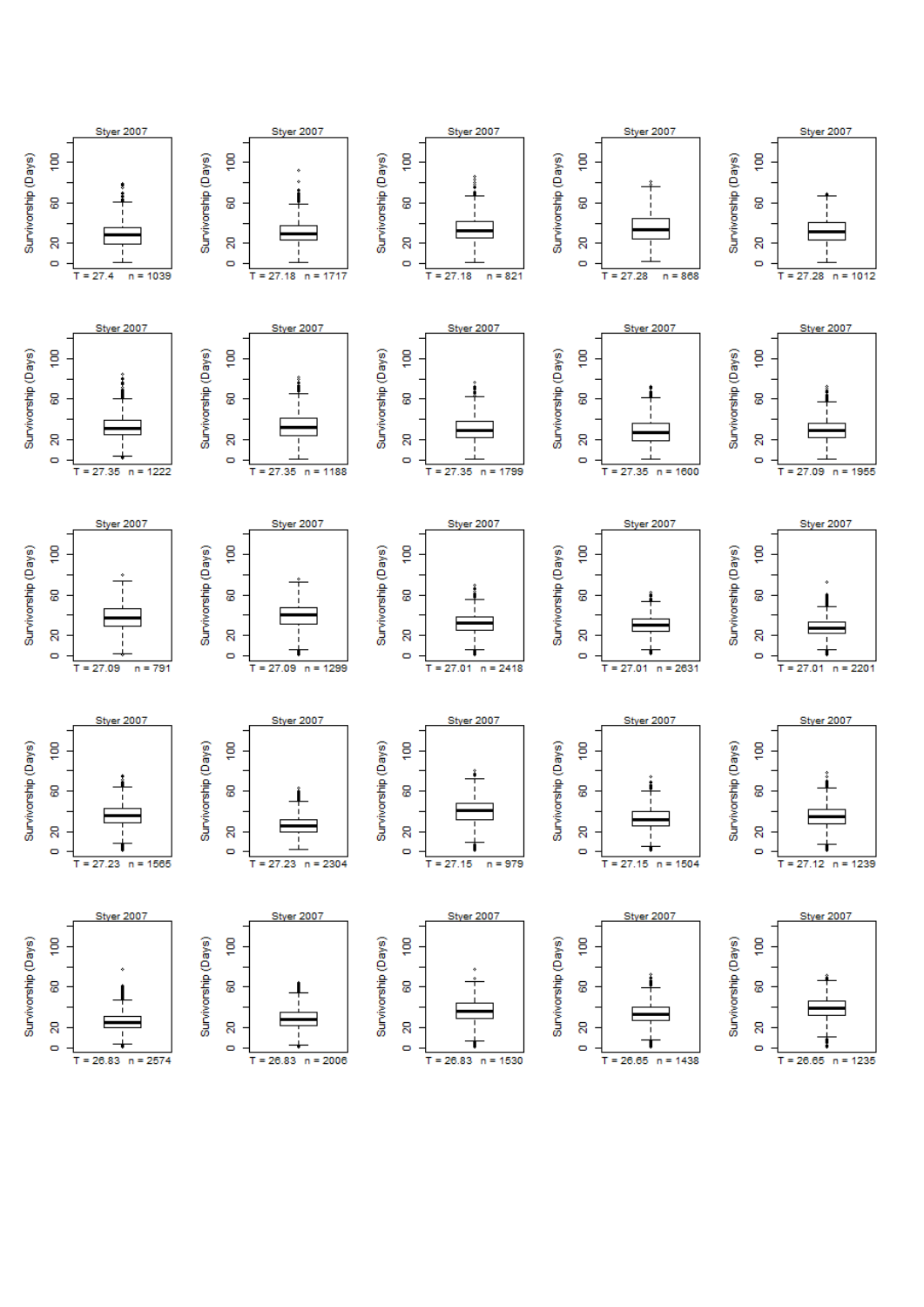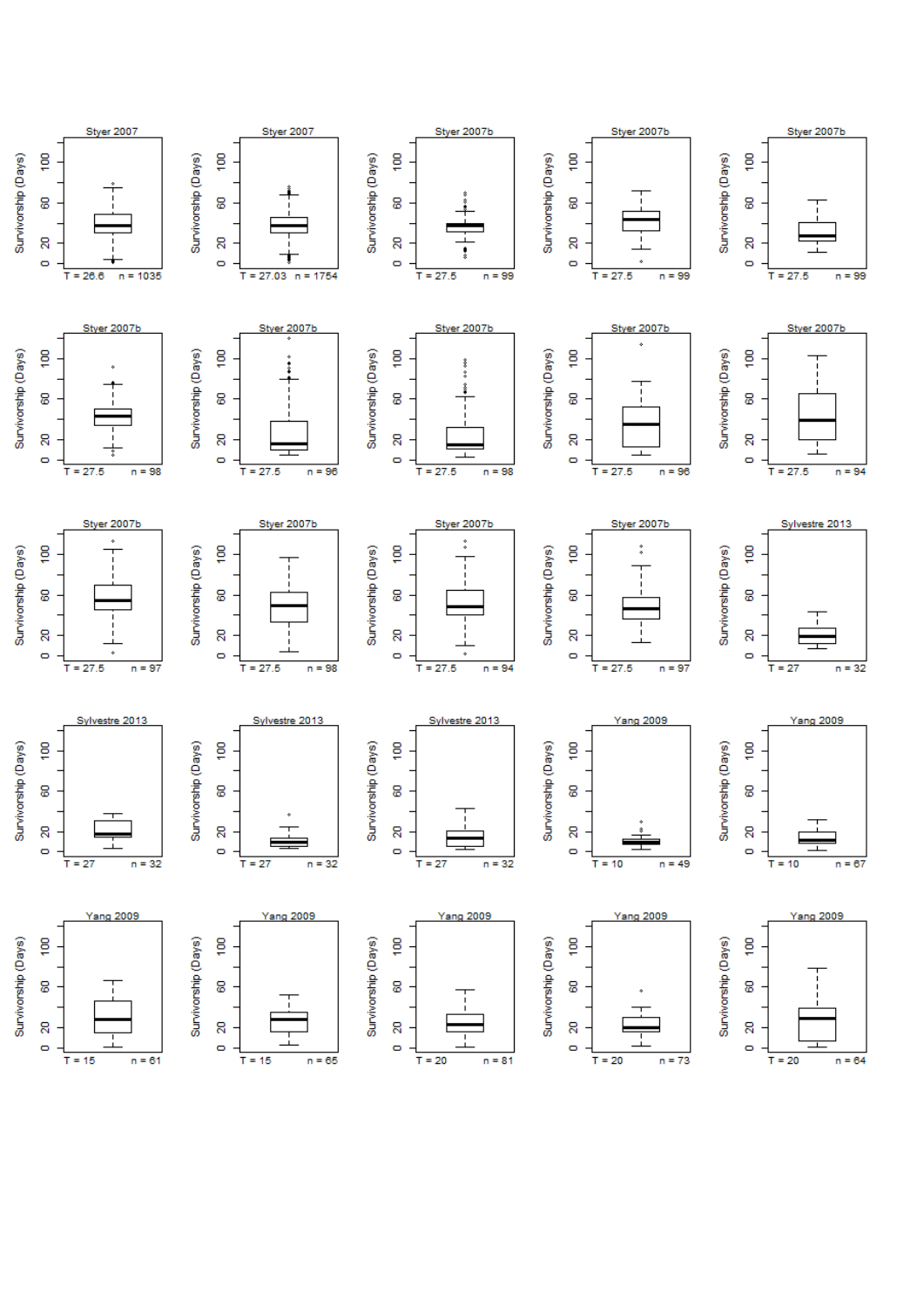

**Figure SI1.** Boxplots of the *Ae. aegypti* survival under controlled conditions in the laboratory for each experiment used in this study,  $T =$  the temperature at which the experiment took place,  $n =$  the total number of mosquitoes under observation.

### *Ae. aegypti* laboratory experiment bibliography

- 1. Bargielowski I, Nimmo D, Alphey L, Koella JC: **Comparison of life history characteristics of the genetically modified OX513A line and a wild type strain of** *Aedes aegypti*. *PLoS One*  2011, **6**(6):e20699.
- 2. Briegel H, Knusel I, Timmermann SE: *Aedes aegypti***: size, reserves, survival, and flight potential**. *Journal of Vector Ecology* 2001, **26**:21-31.
- 3. Carrington LB, Armijos MV, Lambrechts L, Scott TW: **Fluctuations at a low mean temperature accelerate dengue virus transmission by** *Aedes aegypti*. *Plos Neglected Tropical Diseases* 2013, **7**(4):e2190.
- 4. Crovello TJ, Hacker CS: **Evolutionary strategies in life table characteristics among feral and urban strains of** *Aedes aegypti* **(L.)**. *Evolution* 1972:185-196.
- 5. Grech MG, Ludueña Almeida F, Almirón WR: **Bionomics of** *Aedes aegypti* **subpopulations (Diptera: Culicidae) from Argentina**. *Journal of Vector Ecology* 2010, **35**(2):277-285.
- 6. Joy TK, Arik AJ, Corby-Harris V, Johnson AA, Riehle MA: **The impact of larval and adult dietary restriction on lifespan, reproduction and growth in the mosquito** *Aedes aegypti*. *Experimental gerontology* 2010, **45**(9):685-690.
- 7. Lambrechts L, Paaijmans KP, Fansiri T, Carrington LB, Kramer LD, Thomas MB, Scott TW: **Impact of daily temperature fluctuations on dengue virus transmission by** *Aedes aegypti*. *Proceedings of the National Academy of Sciences* 2011, **108**(18):7460-7465.
- 8. Lansdowne C, Hacker CS: **The effect of fluctuating temperature and humidity on the adult life table characteristics of five strains of** *Aedes aegypti*. *Journal of Medical Entomology*  1975, **11**(6):723-733.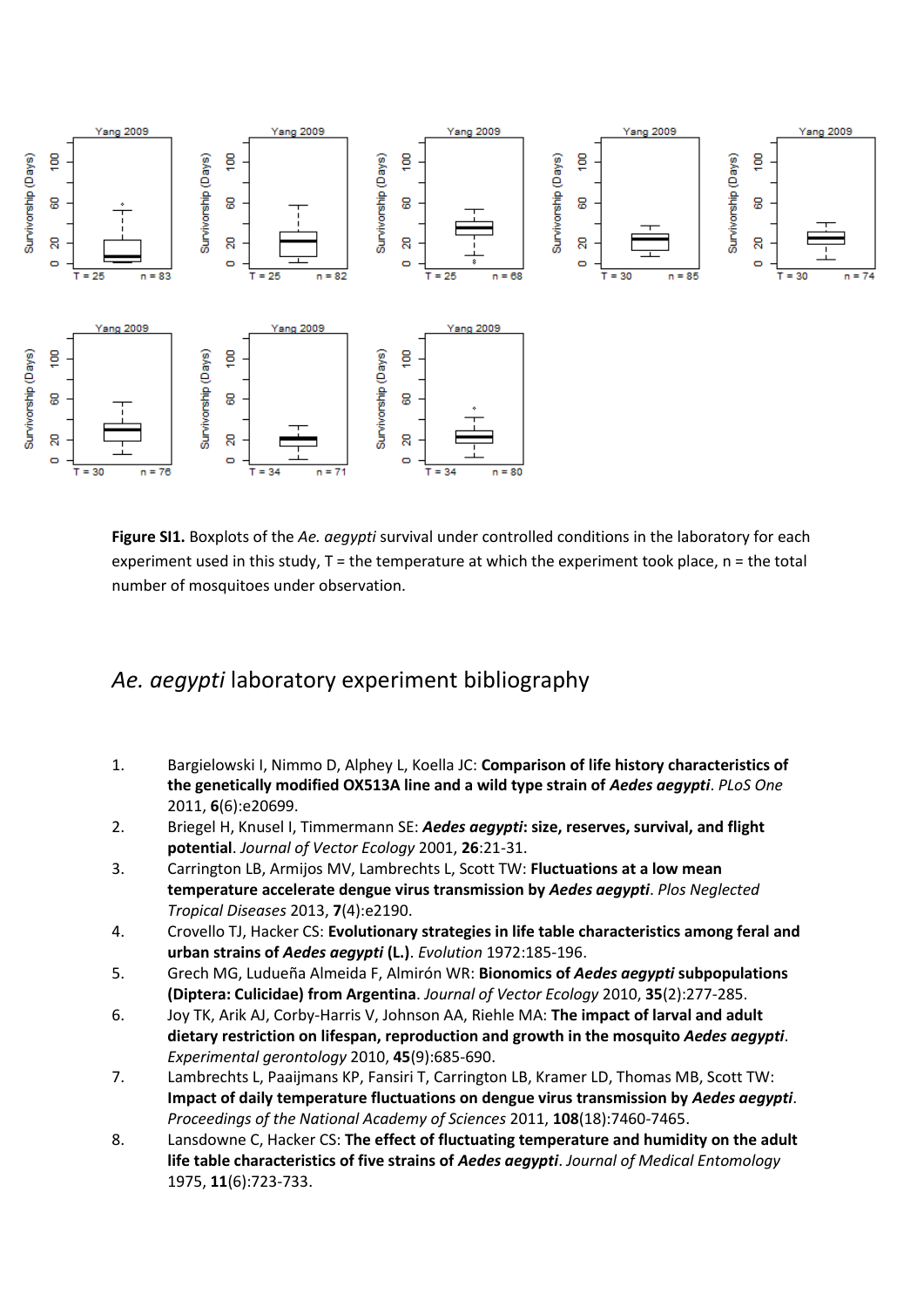- 9. Maciel-de-Freitas R, Codeco C, Lourenco de Oliveira R: **Body size associated survival and dispersal rates of** *Aedes aegypti* **in Rio de Janeiro**. *Medical and Veterinary Entomology*  2007, **21**(3):284-292.
- 10. McMeniman CJ, Lane RV, Cass BN, Fong AW, Sidhu M, Wang Y-F, O'Neill SL: **Stable introduction of a life-shortening Wolbachia infection into the mosquito** *Aedes aegypti*. *Science* 2009, **323**(5910):141-144.
- 11. Muir LE, Kay BH: *Aedes aegypti* **survival and dispersal estimated by mark-release-recapture in northern Australia**. *The American Journal of Tropical Medicine and Hygiene* 1998, **58**(3):277-282.
- 12. Reiskind MH, Westbrook CJ, Lounibos LP: **Exposure to chikungunya virus and adult longevity in** *Aedes aegypti* **(L.) and** *Aedes albopictus* **(Skuse)**. *Journal of Vector Ecology*  2010, **35**(1):61-68.
- 13. Richie JP, Mills BJ, Lang CA: **Dietary nordihydroguaiaretic acid increases the life span of the mosquito**. In: *Proceedings of the Society for Experimental Biology and Medicine: 1986; New York City, NY*: Royal Society of Medicine; 1986: 81-85.
- 14. Richie JP, Mills BJ, Lang CA: **Correction of a glutathione deficiency in the aging mosquito increases its longevity**. In: *Proceedings of the Society for Experimental Biology and Medicine: 1987; New York City, NY*: Royal Society of Medicine; 1987: 113-117.
- 15. Sawby R, Klowden M, Sjogren R: **Sublethal effects of larval methoprene exposure on adult mosquito longevity**. *Journal of the American Mosquito Control Association* 1992, **8**(3):290.
- 16. Sheppard P, Macdonald W, Tonn R, Grab B: **The dynamics of an adult population of** *Aedes aegypti* **in relation to dengue haemorrhagic fever in Bangkok**. *The journal of animal ecology*  1969:661-702.
- 17. Styer LM, Carey JR, Wang J-L, Scott TW: **Mosquitoes do senesce: departure from the paradigm of constant mortality**. *The American Journal of Tropical Medicine and Hygiene*  2007, **76**(1):111.
- 18. Sylvestre G, Gandini M, Maciel-de-Freitas R: **Age-dependent effects of oral infection with dengue virus on** *Aedes aegypti* **(Diptera: Culicidae) feeding behavior, survival, oviposition success and fecundity**. *PLoS One* 2013, **8**(3):e59933.
- 19. Yang H, Macoris M, Galvani K, Andrighetti M, Wanderley D: **Assessing the effects of temperature on the population of** *Aedes aegypti***, the vector of dengue**. *Epidemiology and Infection* 2009, **137**(8):1188.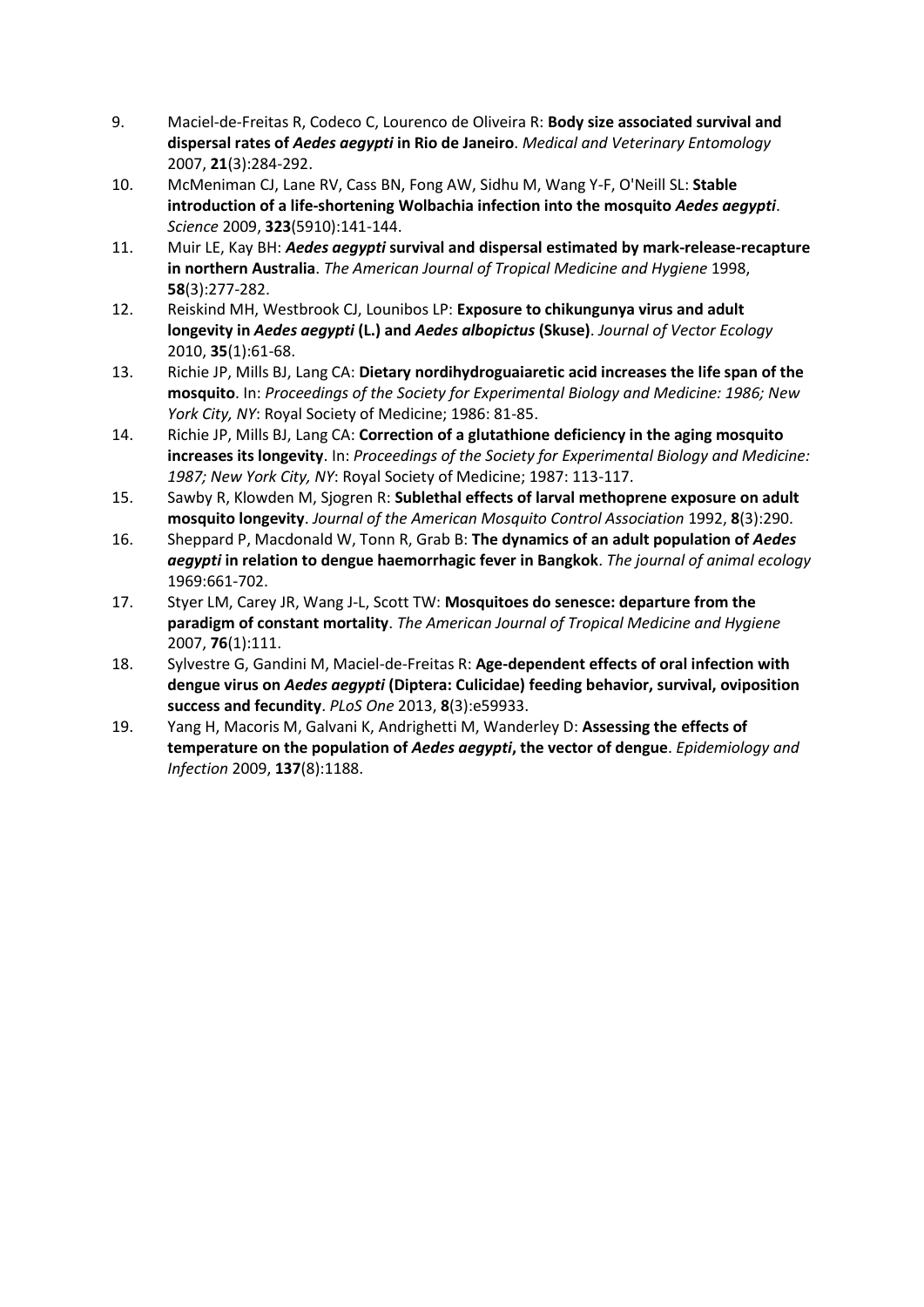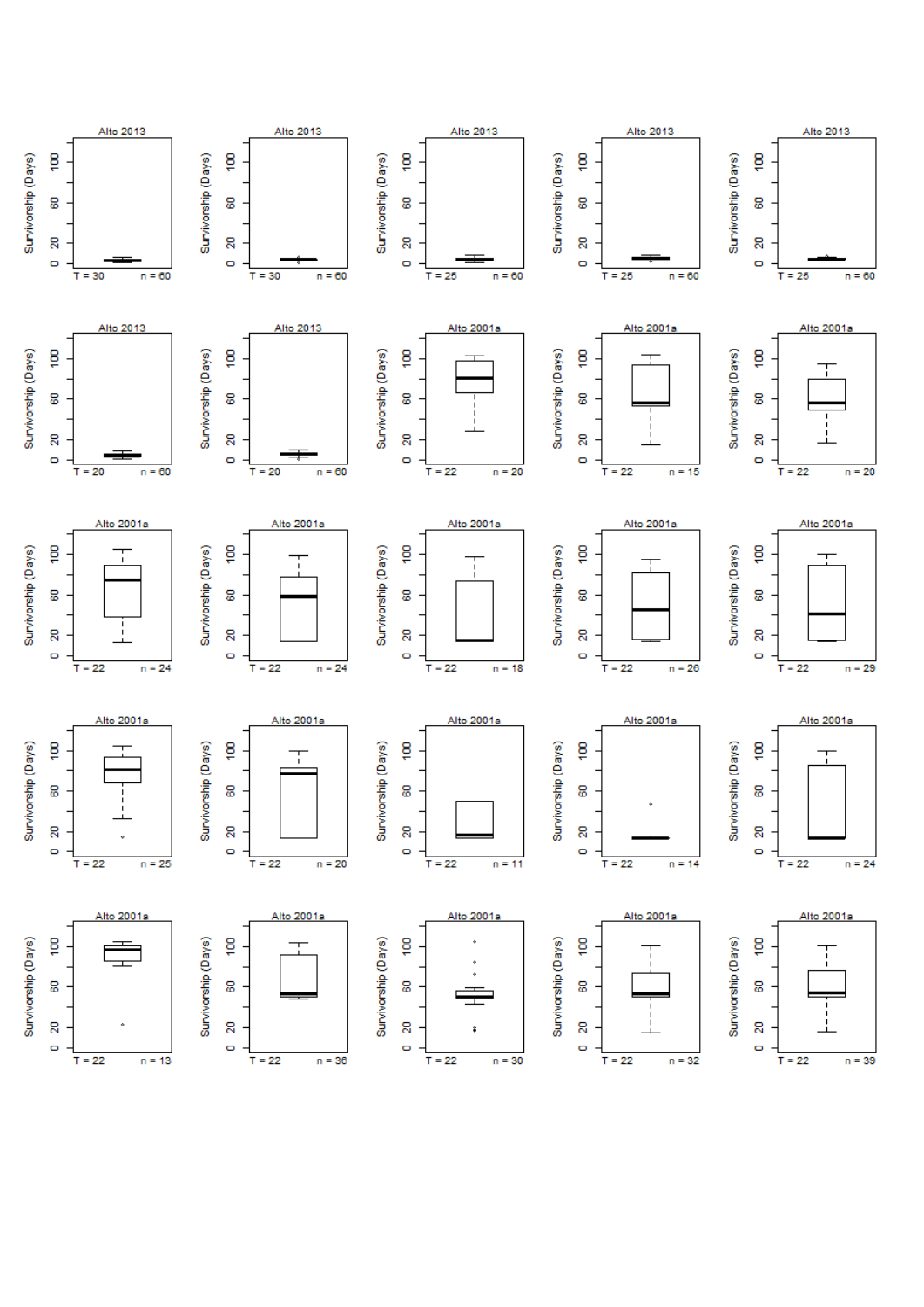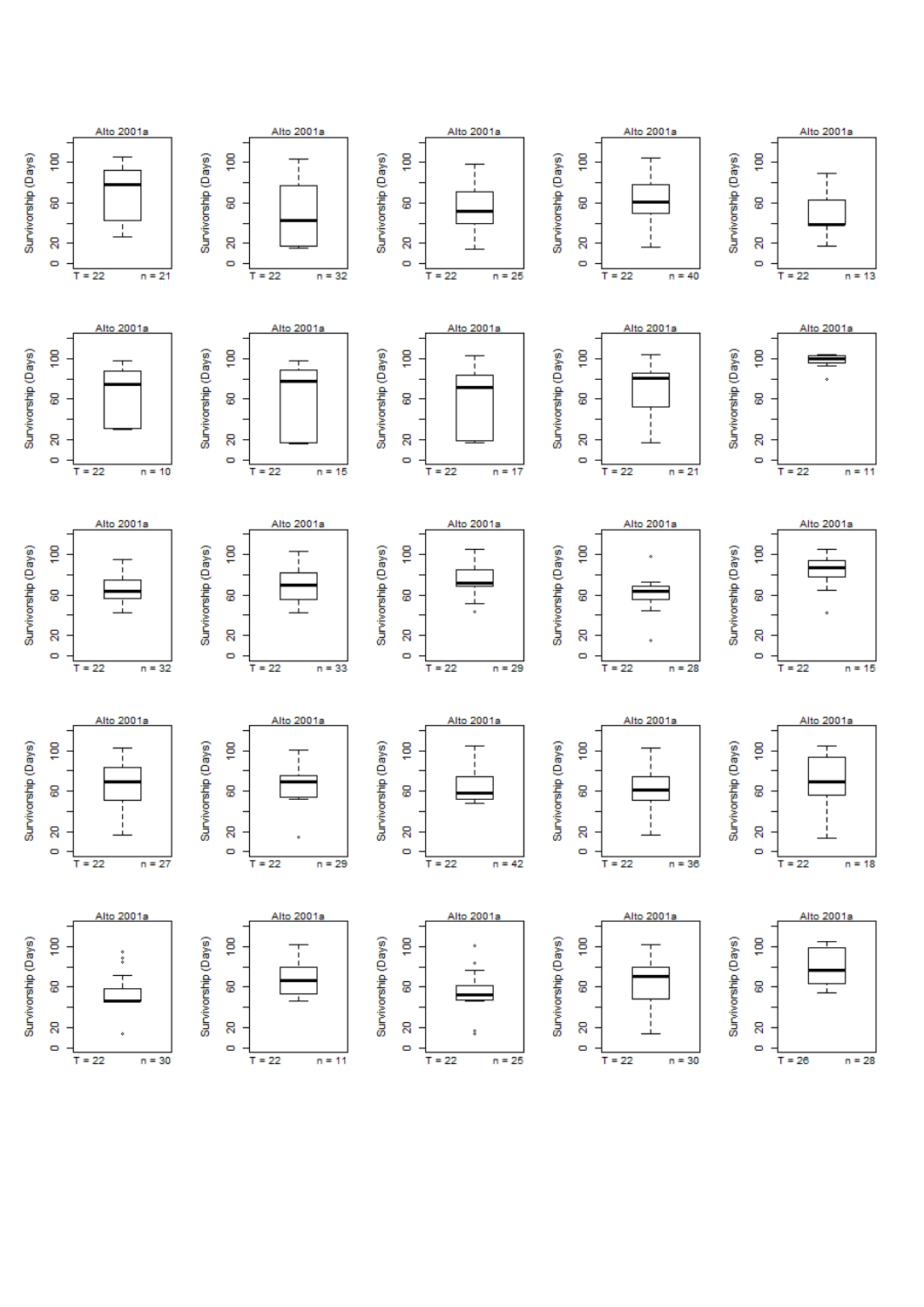

 $T = 26$ 

 $T = 26$ 

 $n = 28$ 

 $T = 26$ 

 $n = 27$ 

 $n = 41$ 



 $T = 26$ 

 $n = 47$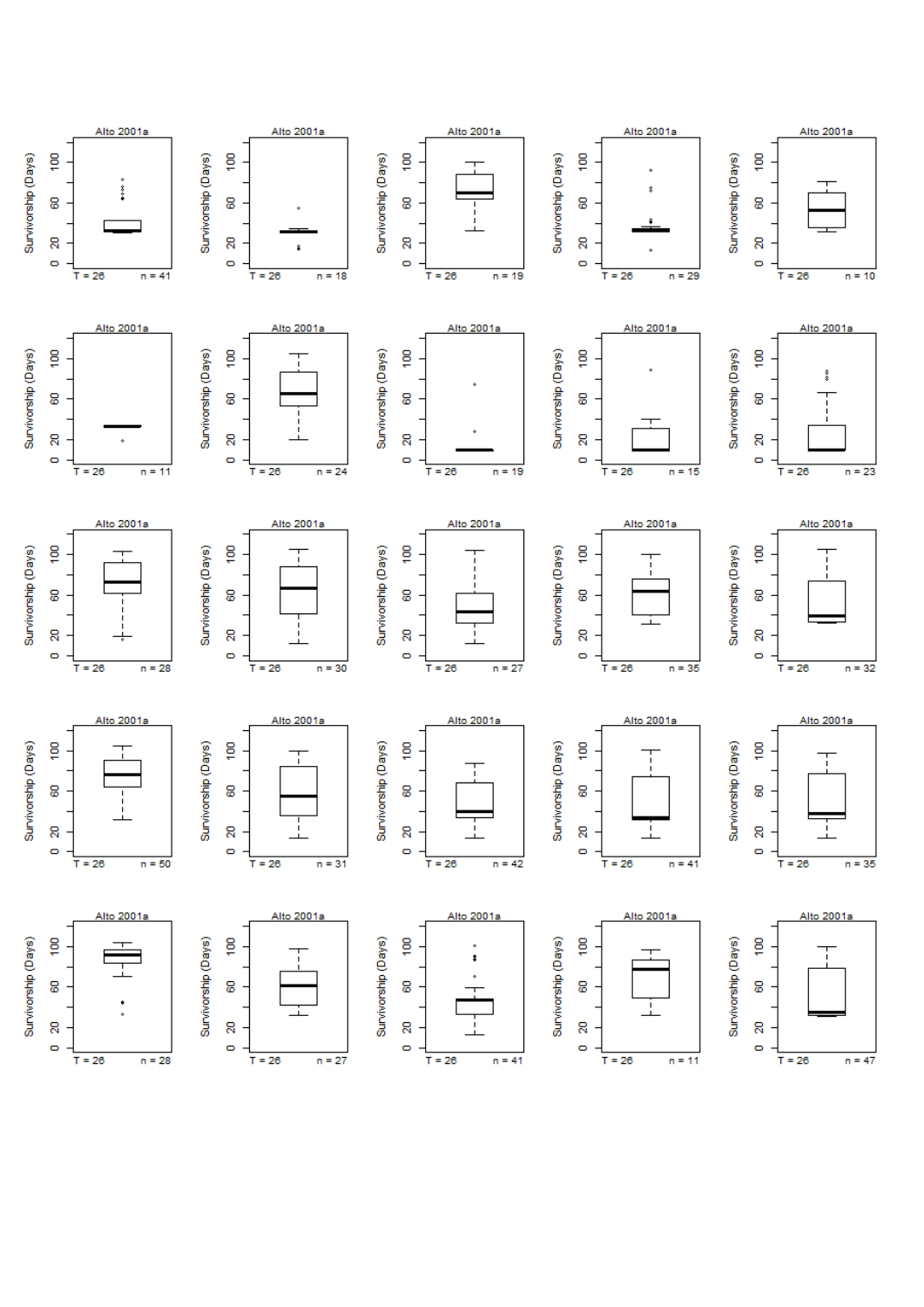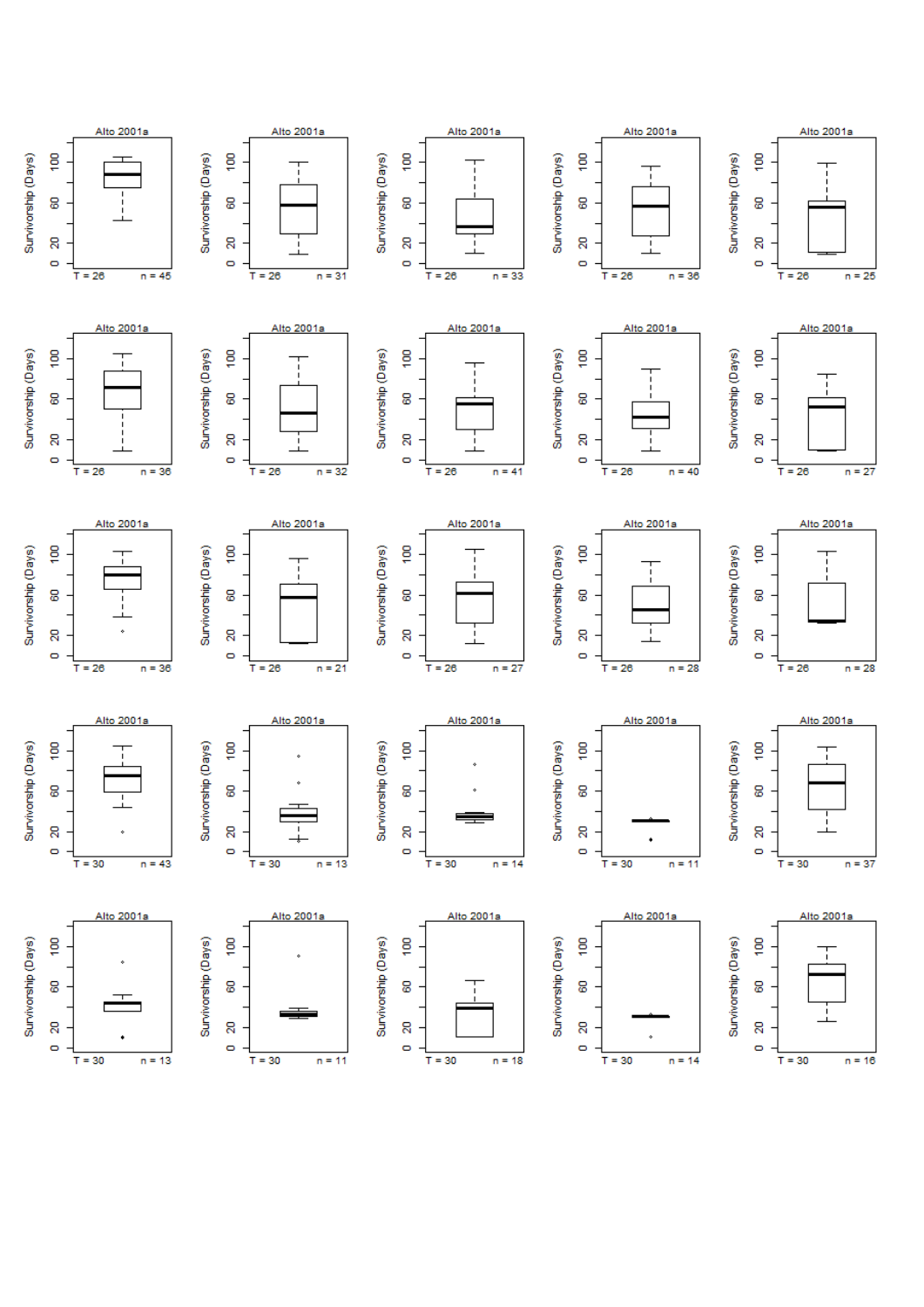

 $\bullet$ 

 $T = 30$ 

 $n = 75$ 

 $\circ$ 

 $T = 30$ 

 $n = 20$ 

 $\circ$ 

 $T = 30$ 

 $n = 32$ 

 $\circ$ 

 $T = 30$  $n = 40$   $\circ$ 

 $n = 18$ 

 $T = 30$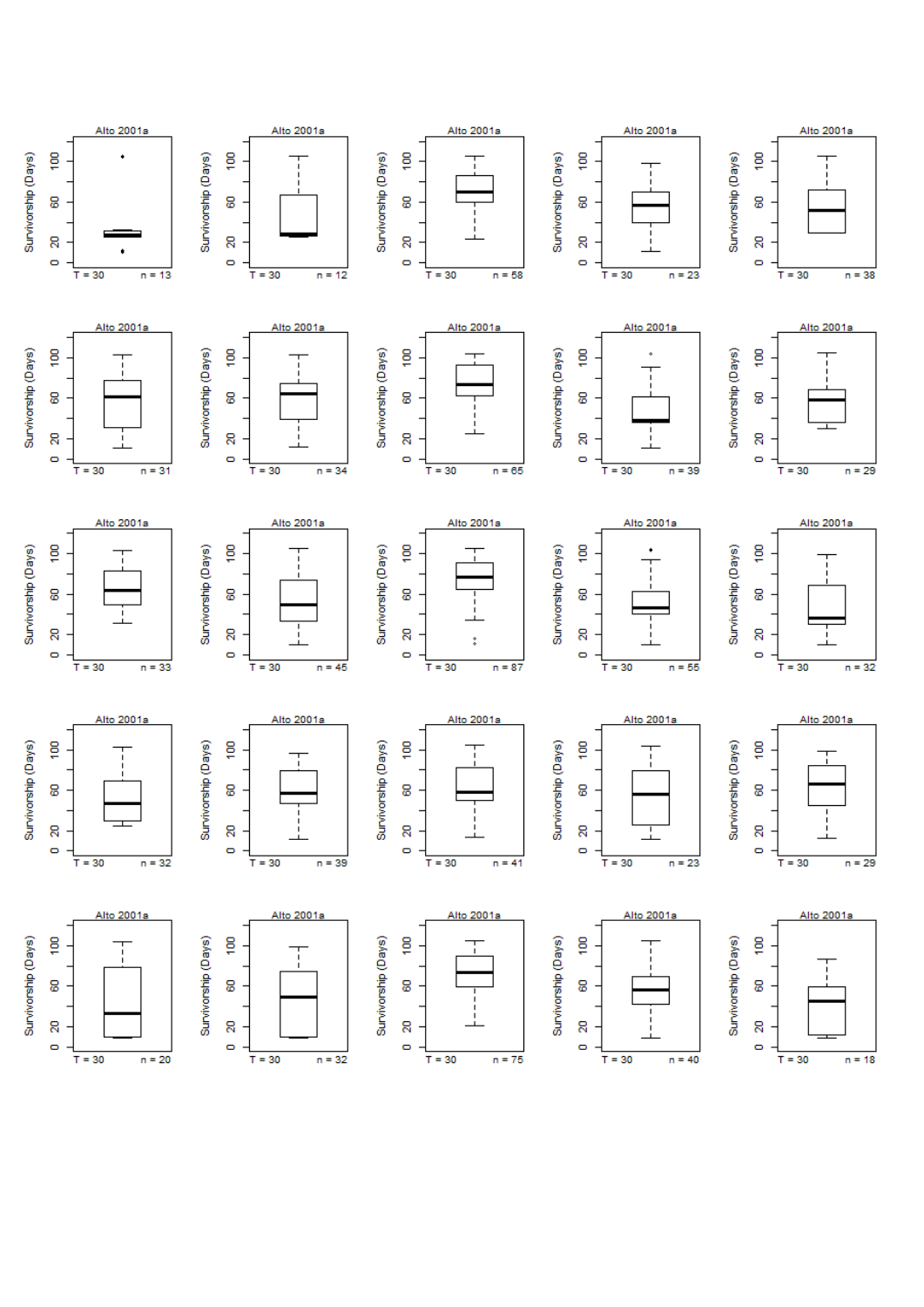

 $T = 26$ 

 $n = 105$ 

 $T = 26$ 

 $n = 89$ 

 $T = 26$ 

 $n = 98$ 

 $T = 24$ 

 $n = 52$ 

 $\circ$  $T = 24$  $n = 90$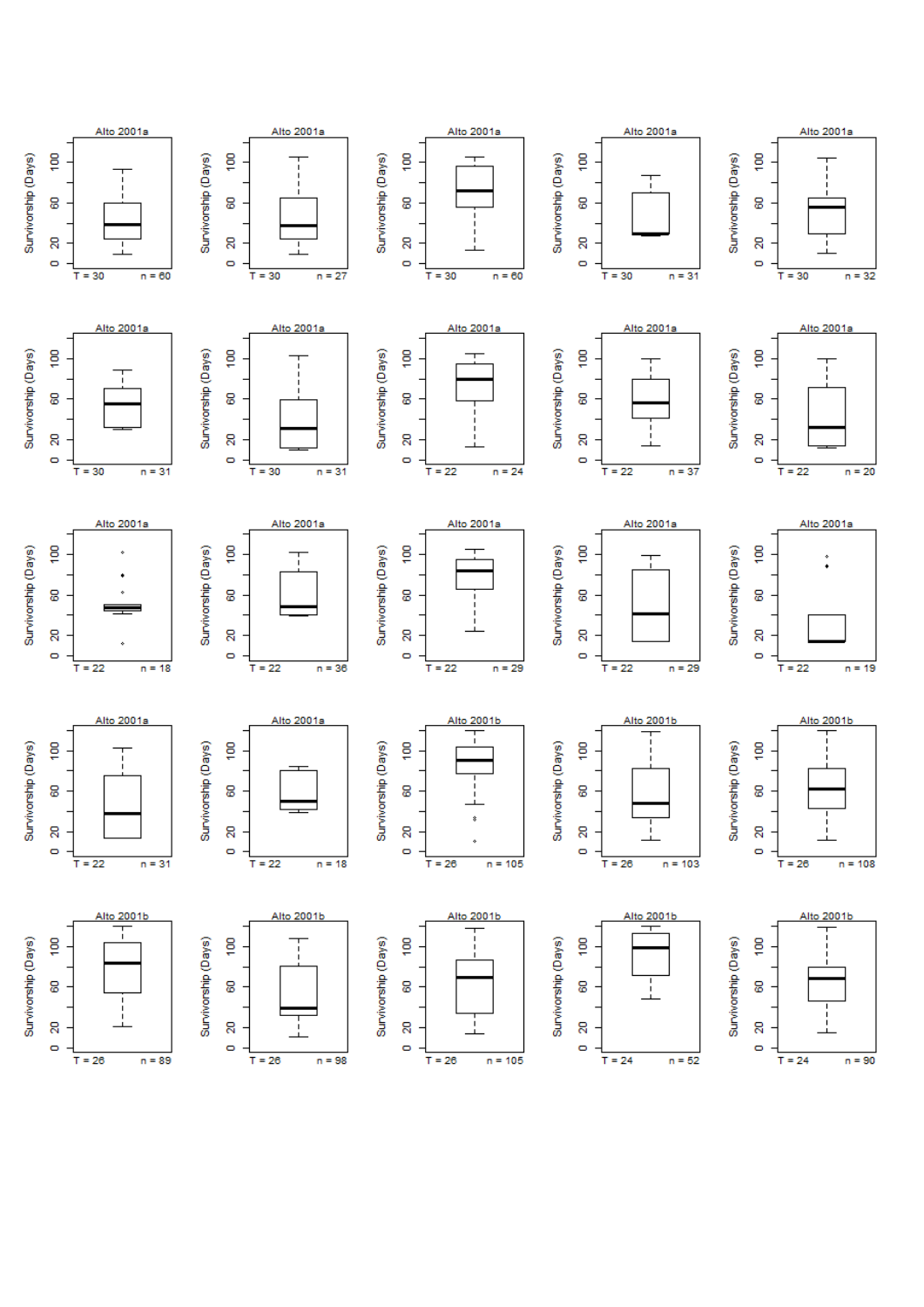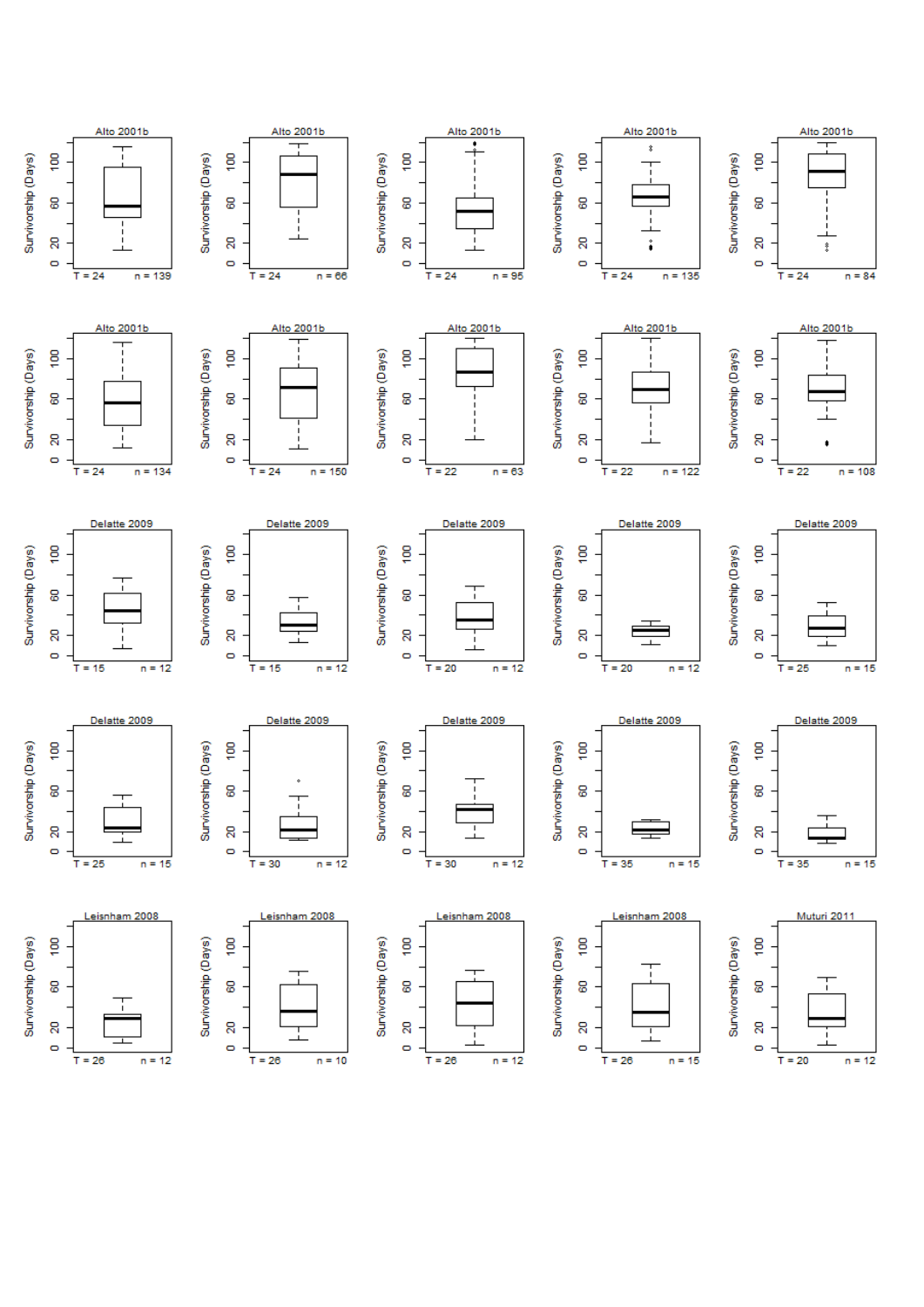

**Figure SI2.** Boxplots of *Ae. albopictus* survival under controlled conditions in the laboratory for each experiment used in this study, T = the temperature at which the experiment took place, n = the total number of mosquitoes under observation.

### *Ae. albopictus* laboratory experiment bibliography

1. Alto BW, Bettinardi D: **Temperature and dengue virus infection in mosquitoes: independent effects on the immature and adult stages**. *The American Journal of Tropical Medicine and Hygiene* 2013, **88**(3):497-505.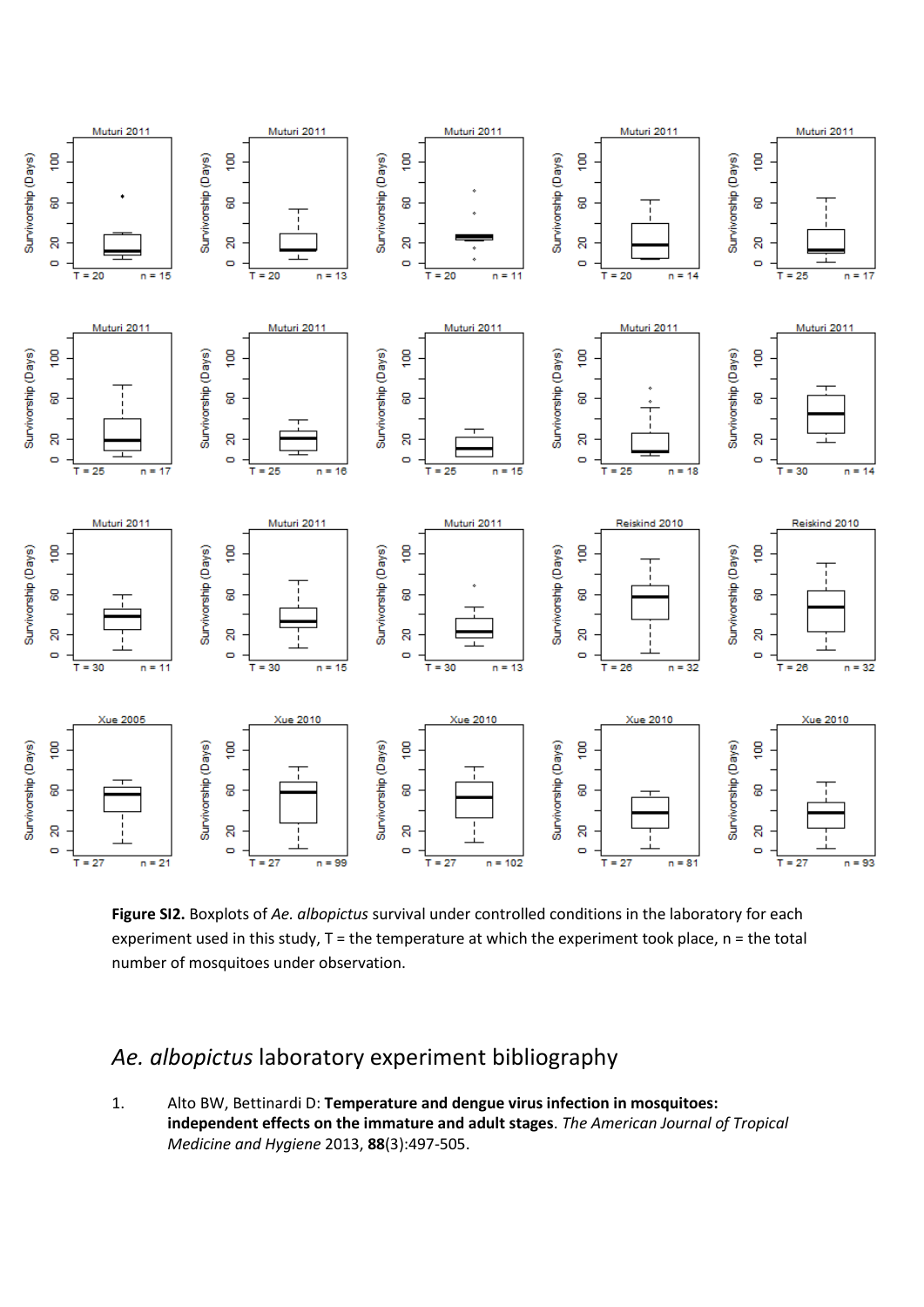- 2. Alto BW, Juliano SA: **Precipitation and temperature effects on populations of** *Aedes albopictus* **(Diptera: Culicidae): implications for range expansion**. *Journal of Medical Entomology* 2001, **38**(5):646.
- 3. Alto BW, Juliano SA: **Temperature effects on the dynamics of** *Aedes albopictus* **(Diptera: Culicidae) populations in the laboratory**. *Journal of Medical Entomology* 2001, **38**(4):548.
- 4. Delatte H, Gimonneau G, Triboire A, Fontenille D: **Influence of temperature on immature development, survival, longevity, fecundity, and gonotrophic cycles of** *Aedes albopictus***, vector of chikungunya and dengue in the Indian Ocean**. *Journal of Medical Entomology*  2009, **46**(1):33-41.
- 5. Leisnham P, Sala L, Juliano S: **Geographic variation in adult survival and reproductive tactics of the mosquito** *Aedes albopictus*. *Journal of Medical Entomology* 2008, **45**(2):210.
- 6. Muturi EJ, Lampman R, Costanzo K, Alto BW: **Effect of temperature and insecticide stress on life-history traits of** *Culex* **restuans and** *Aedes albopictus* **(Diptera: Culicidae)**. *Journal of Medical Entomology* 2011, **48**(2):243-250.
- 7. Reiskind MH, Westbrook CJ, Lounibos LP: **Exposure to chikungunya virus and adult longevity in** *Aedes aegypti* **(L.) and** *Aedes albopictus* **(Skuse)**. *Journal of Vector Ecology*  2010, **35**(1):61-68.
- 8. Xue R, Ali A, Barnard D: **Effects of forced egg-retention in** *Aedes albopictus* **on adult survival and reproduction following application of DEET as an oviposition deterrent**. *Journal of Vector Ecology* 2005, **30**(1):45.
- 9. Xue R-D, Barnard DR, Muller GC: **Effects of body size and nutritional regimen on survival in adult** *Aedes albopictus* **(Diptera: Culicidae)**. *Journal of Medical Entomology* 2010, **47**(5):778- 782.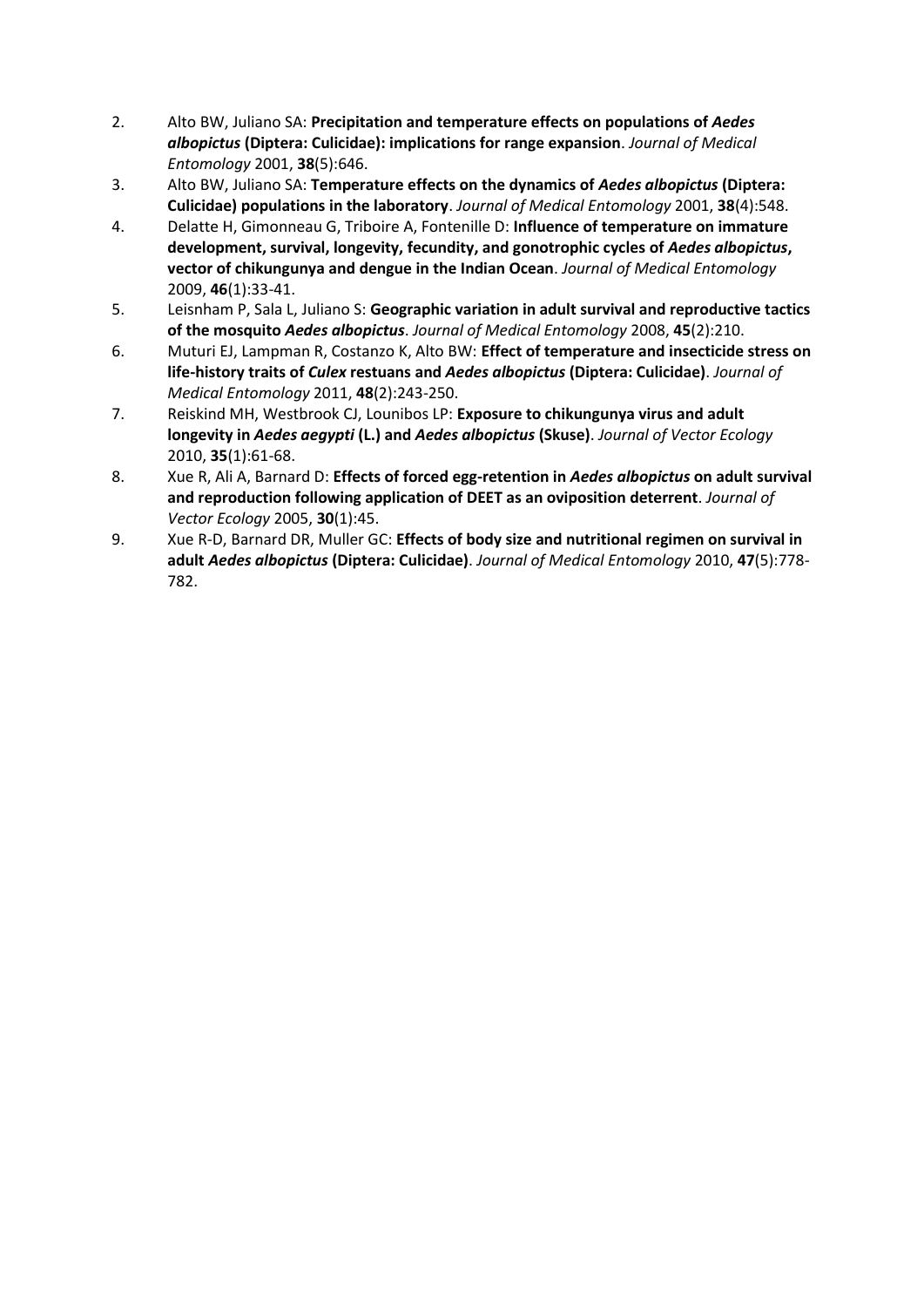

 $n = 61$ 

 $n = 76$ 

 $n = 93$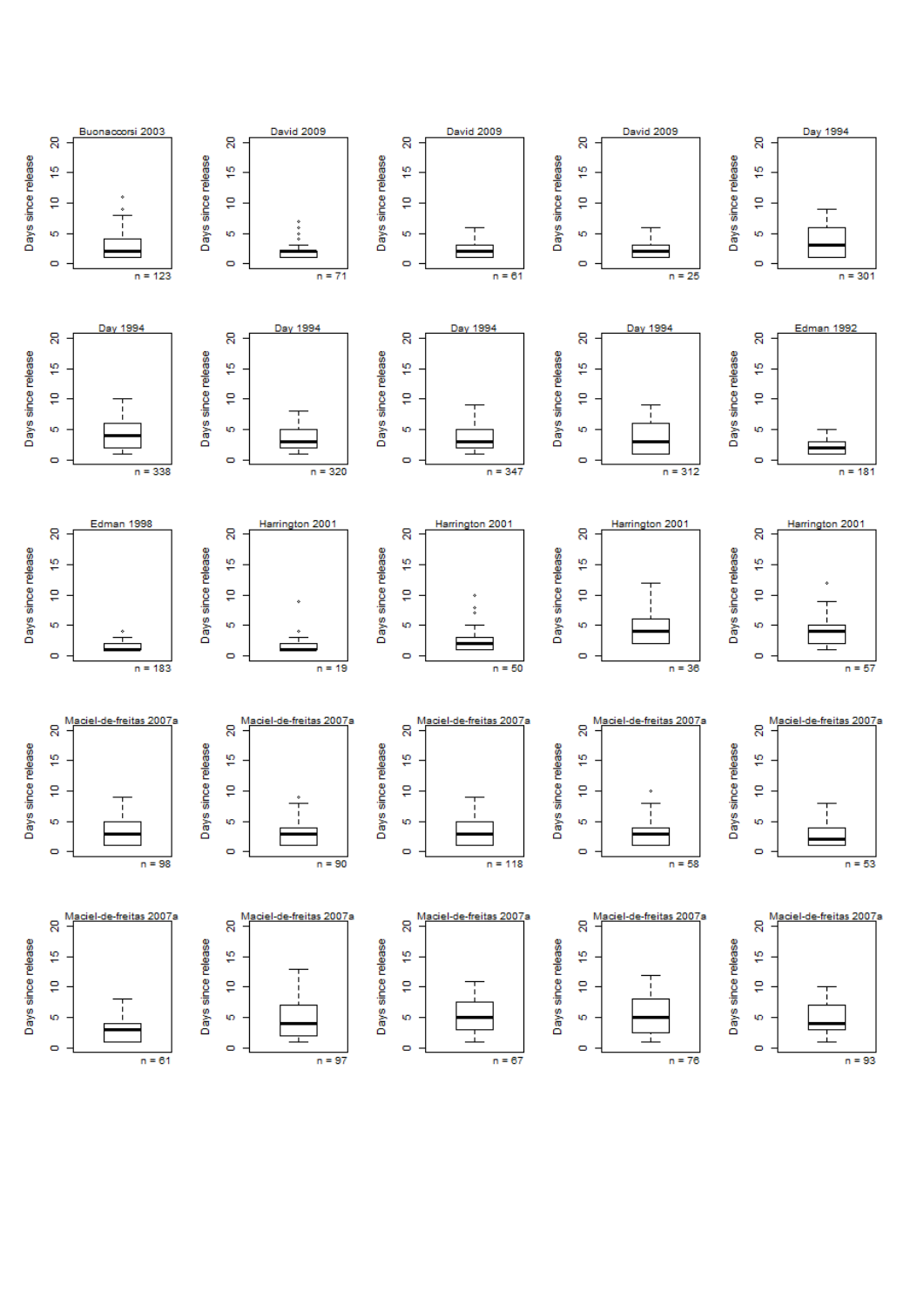

**Figure SI3.** Boxplots of the proportions of *Ae. aegypti* recaptures on successive days post release for each experiment used in this study, n = the total number of mosquitoes recaptured.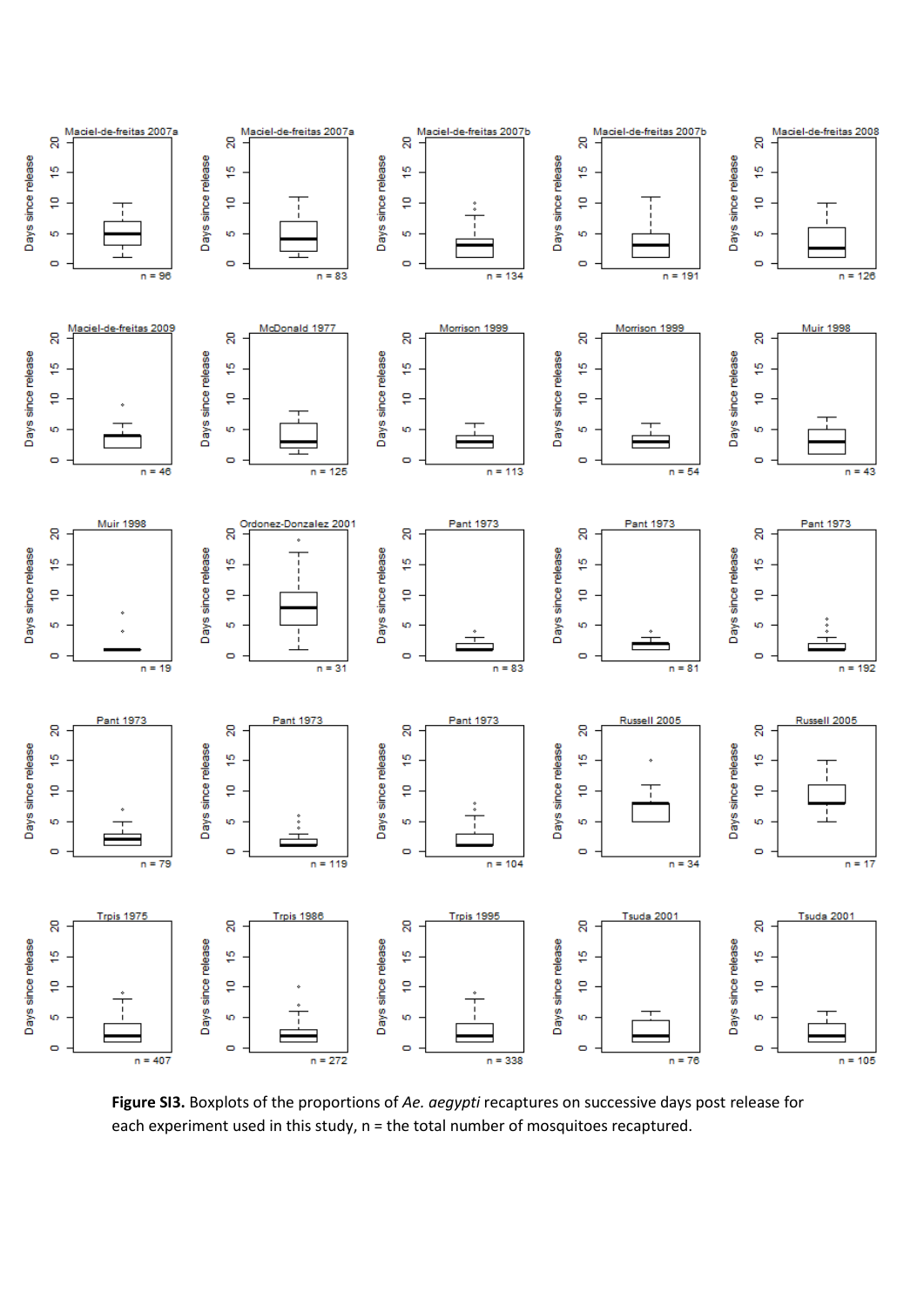## *Ae. aegypti* mark-release-recapture experiment bibliography

- 1. Buonaccorsi JP, Harrington LC, Edman JD: **Estimation and comparison of mosquito survival rates with release-recapture-removal data**. *Journal of Medical Entomology* 2003, **40**(1):6- 17.
- 2. David MR, Lourenço-de-Oliveira R, Freitas RMd: **Container productivity, daily survival rates and dispersal of** *Aedes aegypti* **mosquitoes in a high income dengue epidemic neighbourhood of Rio de Janeiro: presumed influence of differential urban structure on mosquito biology**. *Memorias Do Instituto Oswaldo Cruz* 2009, **104**(6):927-932.
- 3. Day JF, Edman JD, Scott TW: **Reproductive fitness and survivorship of** *Aedes aegypti* **(Diptera: Culicidae) maintained on blood, with field observations from Thailand**. *Journal of Medical Entomology* 1994, **31**(4):611-617.
- 4. Edman JD, Strickman D, Kittayapong P, Scott TW: **Female** *Aedes aegypti* **(Diptera: Culicidae) in Thailand rarely feed on sugar**. *Journal of Medical Entomology* 1992, **29**(6):1035-1038.
- 5. Edman JD, Scott TW, Costero A, Morrison AC, Harrington LC, Clark GG: *Aedes aegypti* **(Diptera: Culicidae) movement influenced by availability of oviposition sites**. *Journal of Medical Entomology* 1998, **35**(4):578-583.
- 6. Harrington LC, Buonaccorsi JP, Edman JD, Costero A, Kittayapong P, Clark GG, Scott TW: **Analysis of survival of young and old** *Aedes aegypti* **(Diptera: Culicidac) from Puerto Rico and Thailand**. *Journal of Medical Entomology* 2001, **38**(4):537-547.
- 7. Maciel-de-Freitas R, Codeco CT, Lourenco-de-Oliveira R: **Daily survival rates and dispersal of**  *Aedes aegypti* **females in Rio de Janeiro, Brazil**. *Am J Trop Med Hyg* 2007, **76**(4):659-665.
- 8. Maciel-de-Freitas R, Codeco C, Lourenco de Oliveira R: **Body size associated survival and dispersal rates of** *Aedes aegypti* **in Rio de Janeiro**. *Medical and Veterinary Entomology*  2007, **21**(3):284-292.
- 9. Maciel-de-Freitas R, Eiras AE, Lourenco-de-Oliveira R: **Calculating the survival rate and estimated population density of gravid** *Aedes aegypti* **(Diptera, Culicidae) in Rio de Janeiro, Brazil**. *Cad Saude Publica* 2008, **24**(12):2747-2754.
- 10. Maciel-de-Freitas R, Lourenco-de-Oliveira R: **Presumed unconstrained dispersal of** *Aedes aegypti* **in the city of Rio de Janeiro, Brazil**. *Rev Saude Publica* 2009, **43**(1):8-12.
- 11. McDonald PT: **Population characteristics of domestic** *Aedes aegypti* **(Diptera: Culicidae) in villages on the Kenya Coast I. Adult survivorship and population size**. *Journal of Medical Entomology* 1977, **14**(1):42-48.
- 12. Morrison AC, Costero A, Edman JD, Clark GG, Scott TW: **Increased fecundity of** *Aedes aegypti* **fed human blood before release in a mark-recapture study in Puerto Rico**. *Journal of the American Mosquito Control Association* 1999, **15**(2):98-104.
- 13. Muir LE, Kay BH: *Aedes aegypti* **survival and dispersal estimated by mark-release-recapture in northern Australia**. *The American Journal of Tropical Medicine and Hygiene* 1998, **58**(3):277-282.
- 14. Ordonez-Gonzalez JG, Mercado-Hernandez R, Flores-Suarez AE, Fernandez-Salas I: **The use of sticky ovitraps to estimate dispersal of** *Aedes aegypti* **in Northeastern Mexico**. *Journal of the American Mosquito Control Association* 2001, **17**(2):93-97.
- 15. Pant CP, Yasuno M: **Field studies on the gonotrophic cycle of** *Aedes aegypti* **in Bangkok, Thailand**. *Journal of Medical Entomology* 1973, **10**(2):219-223.
- 16. Russell RC, Webb CE, Williams CR, Ritchie SA: **Mark-release-recapture study to measure dispersal of the mosquito** *Aedes aegypti* **in Cairns, Queensland, Australia**. *Medical and Veterinary Entomology* 2005, **19**(4):451-457.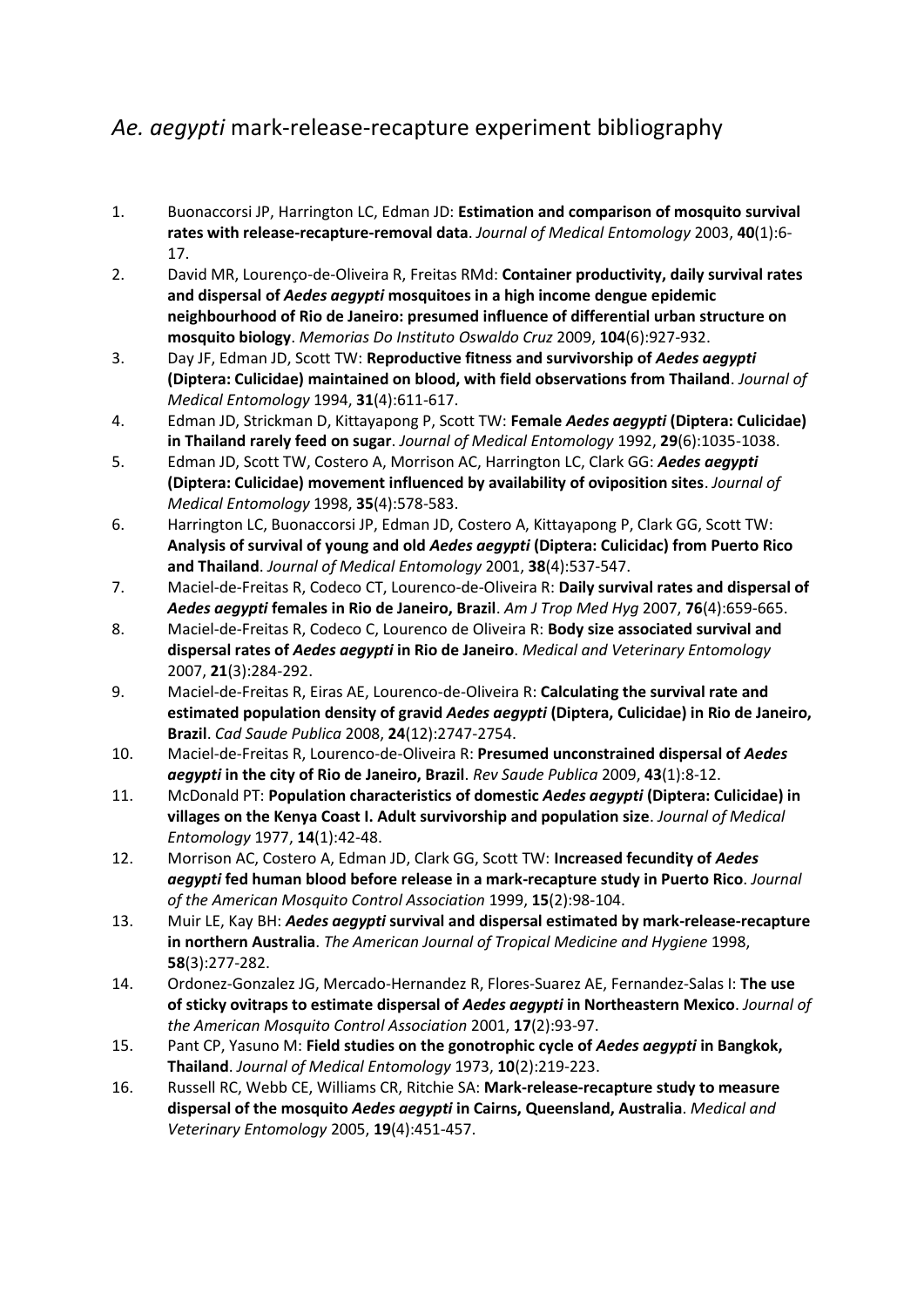- 17. Trpis M, Hausermann W: **Demonstration of differential domesticity of** *Aedes aegypti* **(L.)(Diptera, Culicidae) in Africa by mark-release-recapture**. *Bulletin of Entomological Research* 1975, **65**(02):199-208.
- 18. Trpis M, Hausermann W: **Dispersal and other population parameters of** *Aedes aegypti* **in an African village and their possible significance in epidemiology of vector-borne diseases**. *Am J Trop Med Hyg* 1986, **35**(6):1263-1279.
- 19. Trpis M, Hausermann W, Craig GB, Jr.: **Estimates of population size, dispersal, and longevity of domestic** *Aedes aegypti* **aegypti (Diptera: Culicidae) by mark-release-recapture in the village of Shauri Moyo in eastern Kenya**. *Journal of Medical Entomology* 1995, **32**(1):27-33.
- 20. Tsuda Y, Takagi M, Wang S, Wang Z, Tang L: **Movement of** *Aedes aegypti* **(Diptera: Culicidae) released in a small isolated village on Hainan Island, China**. *Journal of Medical Entomology* 2001, **38**(1):93-98.